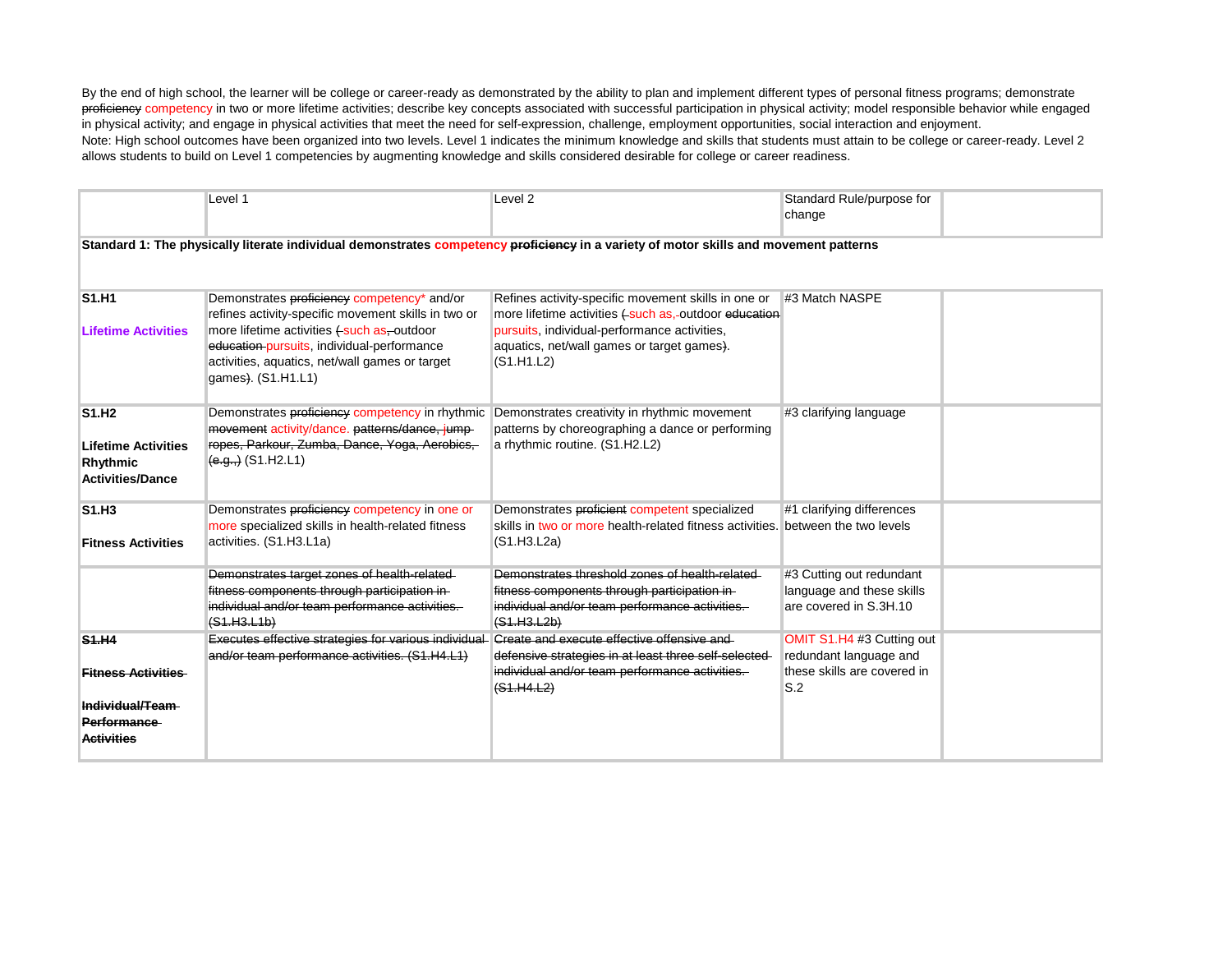|                                                                                                                                                          | Level 1                                                                                                                                                                                                                          | Level <sub>2</sub>                                                                                                                                                         | Standard Rule/purpose for<br>change              |  |
|----------------------------------------------------------------------------------------------------------------------------------------------------------|----------------------------------------------------------------------------------------------------------------------------------------------------------------------------------------------------------------------------------|----------------------------------------------------------------------------------------------------------------------------------------------------------------------------|--------------------------------------------------|--|
| Standard 2: The physically literate individual applies knowledge of concepts, principles, strategies and tactics to enhance movement and<br>performance. |                                                                                                                                                                                                                                  |                                                                                                                                                                            |                                                  |  |
| S2.H1                                                                                                                                                    | Applies the terminology and rules associated with<br>exercise and participation in a variety of activities<br>(e.g., such as: individual-performance activities,                                                                 | Creates, performs, and discusses an activity<br>relevant to historical and cultural perspectives.<br>(S2.H1.L2)                                                            | #1 Added: "and rules" to<br>add in clarification |  |
| <b>Movement</b><br><b>Concepts</b>                                                                                                                       | team activities, net/wall games, target games,<br>aquatics and/or outdoor pursuits) appropriately.<br>(S2.H1.L1)                                                                                                                 |                                                                                                                                                                            |                                                  |  |
| <b>S2.H2</b>                                                                                                                                             | Practice movement concepts, principles,                                                                                                                                                                                          | Apply principles and concepts to the<br>strategies, and tactics (e.g. force, motion, rotation) speed/accuracy trade-off in throwing and striking in the learner to display | #1 broadening options for                        |  |
| <b>Principles</b>                                                                                                                                        | to analyze and improve performance of self and/or<br>others in a selected activity (e.g., such as,<br>individual-performance, team activities, net/wall<br>games, target games, aquatics and/or outdoor<br>pursuits). (S2.H2.L1) | a variety of activities in game-like or performance<br>base settings in a selected activity. (S2.H2.L2)                                                                    |                                                  |  |
| S2.H <sub>3</sub><br>Knowledge,                                                                                                                          | Creates a practice plan to improve performance<br>for a self-selected skill. (S2.H3.L1)                                                                                                                                          | Identifies the stages of learning a motor skill.<br>Implements a practice plan involving steps toward<br>improving a self-selected skill.-(S2.H3.L2)                       | #1 allows for learner to<br>demonstrate Level 1  |  |
| <b>Strategy</b><br>and Tactics                                                                                                                           |                                                                                                                                                                                                                                  |                                                                                                                                                                            |                                                  |  |
| <b>S2.H4</b>                                                                                                                                             | Discusses how overload, progression, and<br>specificity will enhance a personal fitness                                                                                                                                          | Demonstrates program planning skills by setting<br>goals and devising strategies for lifetime fitness.                                                                     |                                                  |  |
| <b>Fitness Principles</b><br>(FITT Formula =<br>Frequency,<br>Intensity, Time and                                                                        | program. (S2.H4.L1)                                                                                                                                                                                                              | (S2.H4.L2)                                                                                                                                                                 |                                                  |  |
| Type)                                                                                                                                                    |                                                                                                                                                                                                                                  |                                                                                                                                                                            |                                                  |  |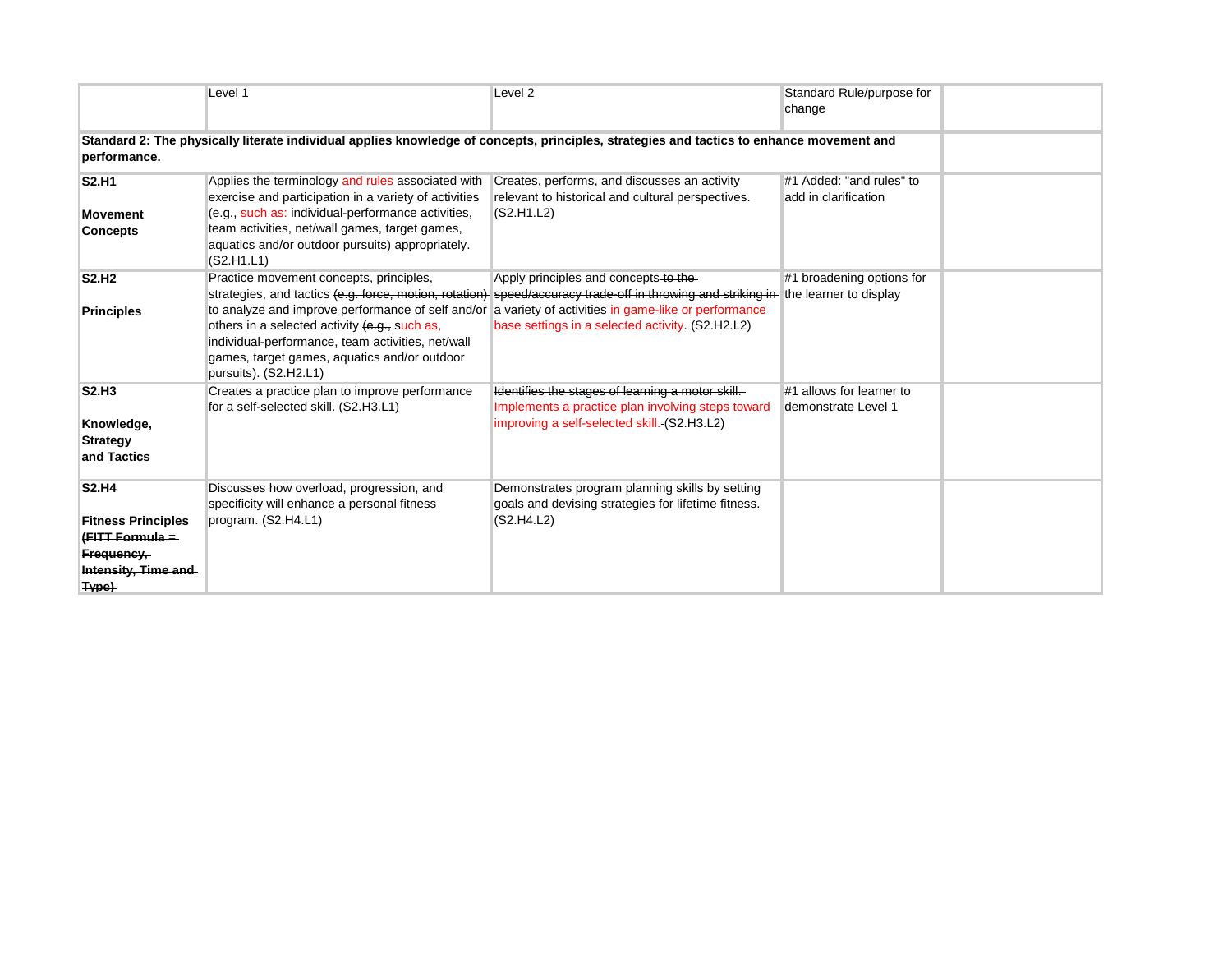|                                                                                                                                                                            | Level 1                                                                                                                                                                                                                                                                                                                                                                                                     | Level 2                                                                                                                                                                                                                                                                                     | Standard Rule/purpose for<br>change                                                         |  |
|----------------------------------------------------------------------------------------------------------------------------------------------------------------------------|-------------------------------------------------------------------------------------------------------------------------------------------------------------------------------------------------------------------------------------------------------------------------------------------------------------------------------------------------------------------------------------------------------------|---------------------------------------------------------------------------------------------------------------------------------------------------------------------------------------------------------------------------------------------------------------------------------------------|---------------------------------------------------------------------------------------------|--|
| Standard 3: The physically literate individual demonstrates the knowledge and skills to achieve and maintain a health-enhancing level of<br>physical activity and fitness. |                                                                                                                                                                                                                                                                                                                                                                                                             |                                                                                                                                                                                                                                                                                             |                                                                                             |  |
| S3.H1<br><b>Physical Activity</b><br>Knowledge                                                                                                                             | Investigates the relationships among physical-<br>activity, nutrition and body composition.<br>(S3.H1.L1) Discusses the benefits of a physically<br>active lifestyle as it relates to college/career-<br>productivity. (S3.H1.L2) Discusses the benefits of<br>a physically active lifestyle as it relates to maintain<br>a health enhancing level of lifetime physical<br>activity and fitness. (S3.H1.L1) | Discusses the benefits of a physically active-<br>lifestyle as it relates to college/career productivity.<br>(S3.H1.L2) Investigates the relationships among<br>physical activity, nutrition and body composition.<br>(S3.H1.L2)                                                            | #2 Change made to line up<br>with NASPE; #3 edited<br>language                              |  |
| S3.H <sub>2</sub><br><b>Physical Activity</b><br>Knowledge<br><b>SD: Deleted S3.H2</b>                                                                                     | 3: Students will demonstrate the ability to access-<br>valid information and products and services to<br>enhance health. Evaluates the validity of claims<br>made by commercial products and programs<br>pertaining to fitness and a healthy active lifestyle.<br>(S3.H2.L1)                                                                                                                                | Refer to South Dakota Health Education Standard Analyzes and applies technology and social media<br>as tools for supporting a healthy, active lifestyle.<br>(S3.H2.L2)                                                                                                                      | #2 Matches NASPE; not all<br>schools across the SD offer<br><b>Health Education classes</b> |  |
| S3.H3<br><b>Physical Activity</b><br>Knowledge                                                                                                                             | Applies rates of perceived exertion and pacing.<br>(S3.H3.L1) Identifies issues associated with<br>exercising in heat, humidity and cold. (S3.H3.L1)                                                                                                                                                                                                                                                        | Identifies issues associated with exercising in heat, #2 Change made to line up<br>humidity and cold. (S3.H3.L2) Applies rates of<br>perceived exertion and pacing. (S3.H3.L2)                                                                                                              | with NASPE; #3 edited<br>language                                                           |  |
| S3.H4<br><b>Physical Activity</b><br>Knowledge                                                                                                                             | Evaluates - according to their benefits, social-<br>support network and participation requirements -<br>activities that can be pursued in the local-<br>environment. (S3.H4.L1) Investigates physical<br>activities available in home and community to<br>develop beneficial, healthy behaviors. (S3.H4.L1)                                                                                                 | If the outcome was not achieved in Level 1, it<br>should be a focus in Level 2. Participates in<br>physical activities available in home and<br>community to develop beneficial, healthy<br>behaviors. (S3.H4.L2)                                                                           | #3 Clarify language                                                                         |  |
| S3.H5<br><b>Physical Activity</b><br>Knowledge                                                                                                                             | Identifies the impact of life choices, economics,<br>motivation<br>and accessibility on exercise adherence and-<br>participation<br>in physical activity in college or career settings to<br>maintain a health enhancing level of lifetime<br>physical activity and fitness.<br>(S3.H5.L1)                                                                                                                  | Analyzes the impact of life choices, economics,<br>motivation and accessibility on exercise adherence match NASPE<br>and participation in physical activity in college or-<br>career settings to maintain a health enhancing level<br>of lifetime physical activity and fitness. (S3.H5.L2) | #3 Clarify language to                                                                      |  |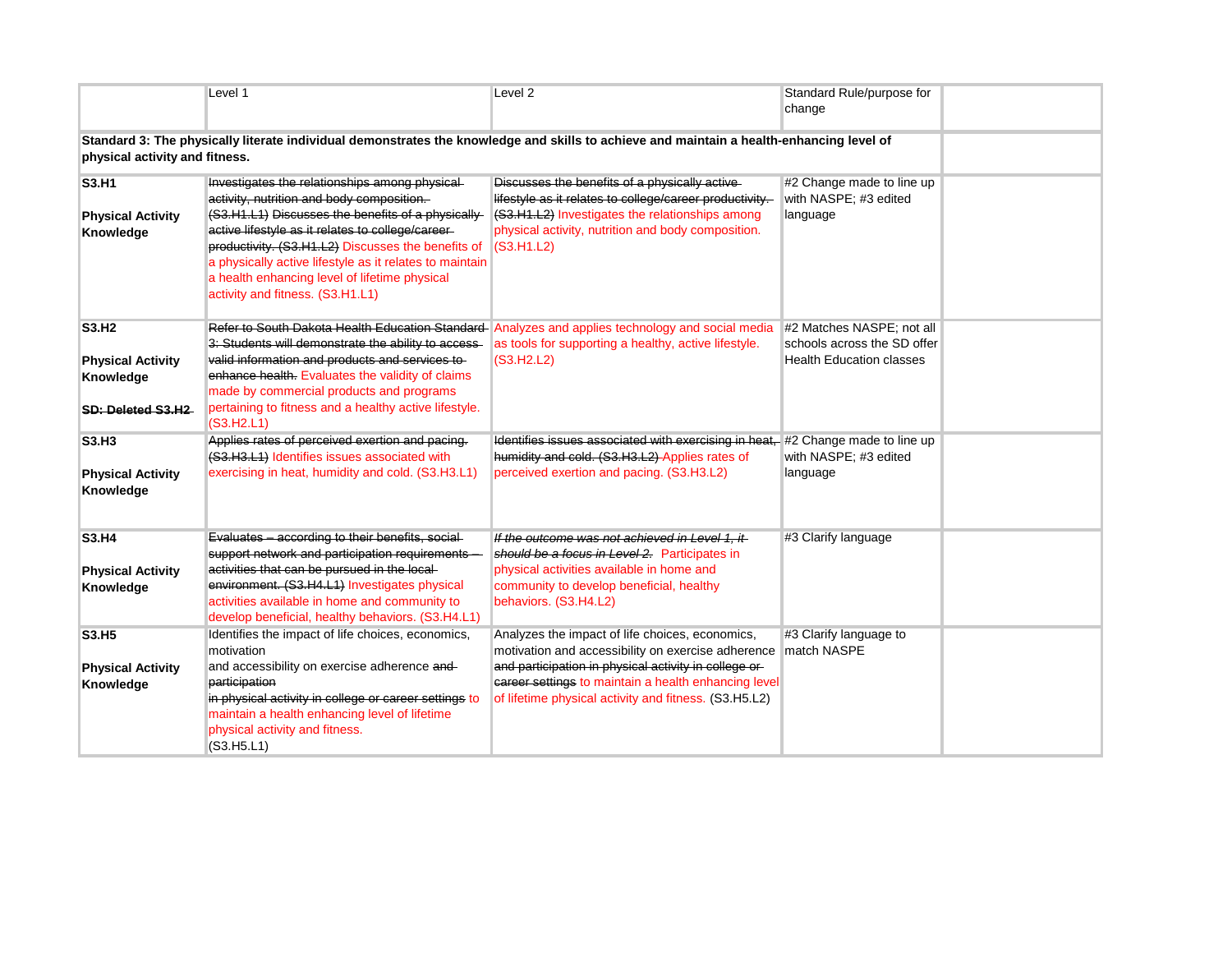|                                                                                                                                                      | Level 1                                                                                                                                                                                                                                                                                                                 | Level 2                                                                                                                                                                                       | Standard Rule/purpose for<br>change |
|------------------------------------------------------------------------------------------------------------------------------------------------------|-------------------------------------------------------------------------------------------------------------------------------------------------------------------------------------------------------------------------------------------------------------------------------------------------------------------------|-----------------------------------------------------------------------------------------------------------------------------------------------------------------------------------------------|-------------------------------------|
| S3.H <sub>2</sub> S3.H <sub>6</sub><br><b>Physical Activity</b><br>Knowledge-<br><b>Engages in Physical</b><br><b>Activity</b><br>SD: Deleted S3.H26 | Participates in a self-selected lifetime activity,<br>dance, or fitness-related activity outside school<br>hours. (S3.H6.L1)                                                                                                                                                                                            | Develop a plan, train, and participate in a<br>community event with a focus on physical activity<br>such as, 5K, triathlon, tournament, dance,<br>performance, cycling event. (S3.H6.L2)      | #2 - Meeting NASPE                  |
| <b>S3.H7</b><br><b>Fitness Knowledge</b>                                                                                                             | Demonstrate mature technique in flexibility and<br>resistance-training machines and free weights.<br>(S3.H7.L1)                                                                                                                                                                                                         | Designs and implements a strength and<br>conditioning program that develops balance in<br>opposing muscle groups (agonist/antagonist) and<br>supports a healthy, active lifestyle. (S3.H7.L2) | #3 word clarification               |
| <b>S3.H8</b><br><b>Fitness Knowledge</b>                                                                                                             | Relates physiological responses to individual<br>levels of fitness. (S3.H8.L1) Identify components<br>of a personal fitness plan. (S3.H8.L1)                                                                                                                                                                            | Identifies the different energy systems used in a<br>selected physical activity. (e.g., adenosine-<br>triphosphate and phosphocreatine, anaerobic-<br>glycolysis, aerobic). (S3.H8.L2)        | #3 Clarify language                 |
| S3.H9<br><b>Fitness Knowledge</b>                                                                                                                    | Identifies and participates in various types of<br>strength<br>exercises (isometric, concentric, eccentric) and<br>stretching<br>exercises (static, proprioceptive neuromuscular<br>facilitation<br>(PNF), dynamic) for personal fitness development.<br>(e.g.,<br>strength, endurance, range of motion).<br>(S3.H9.L1) | Creates and utilizes an activity plan for strength<br>and stretching for personal fitness development.<br>(S3.H9.L2)                                                                          | #3 clarifying language              |
| S3.H10<br><b>Fitness Knowledge</b>                                                                                                                   | Calculates target heart rate and applies heart rate Adjusts pacing to keep heart rate in the target<br>information to a personal fitness plan. (S3.H10.L1) zone, using available technology (e.g. pedometer-                                                                                                            | and/or heart rate monitor), to self-monitor aerobic<br>intensity. (S3.H10.L2)                                                                                                                 | #3 clarifying language              |
| S3.H11<br><b>Assessment and</b><br><b>Program Planning</b><br><b>SD: Deleted (Due to-</b><br>difficulty with                                         |                                                                                                                                                                                                                                                                                                                         |                                                                                                                                                                                               | #3 Clarify language;                |
| student-<br>accountability.                                                                                                                          |                                                                                                                                                                                                                                                                                                                         |                                                                                                                                                                                               |                                     |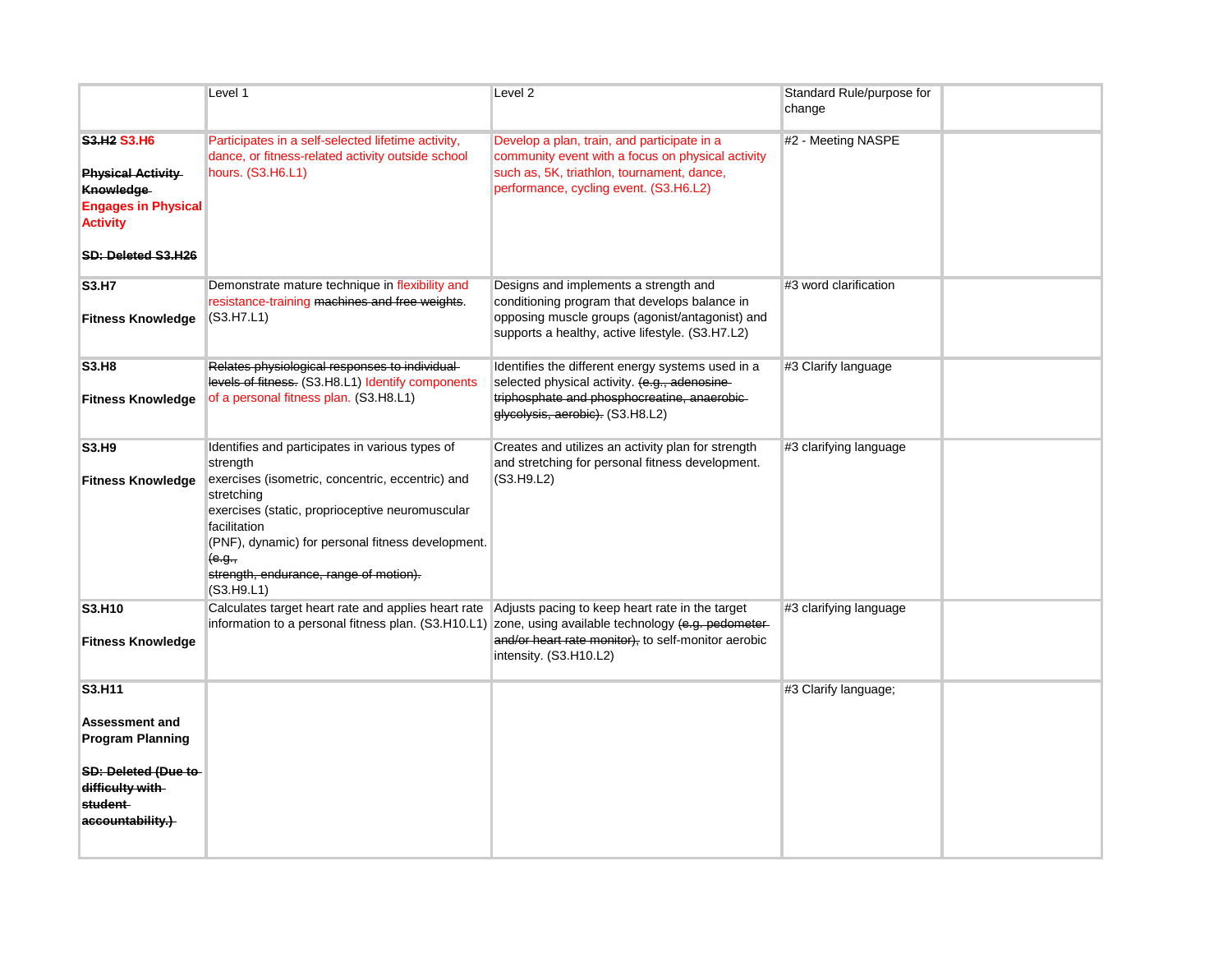|                          | Level 1                                                                                                       | Level 2                                                                                              | Standard Rule/purpose for<br>change |
|--------------------------|---------------------------------------------------------------------------------------------------------------|------------------------------------------------------------------------------------------------------|-------------------------------------|
|                          |                                                                                                               |                                                                                                      |                                     |
| S3.H12                   | Analyzes Research the components of health                                                                    | Implements the components of health and/or skill-                                                    | #1 Aligned with NASPE               |
|                          | and/or skill-related fitness and design the                                                                   | related fitness and design the components of skill-                                                  |                                     |
| Assessment and           | components of skill-related fitness in relation to life related fitness in relation to life and career goals, |                                                                                                      |                                     |
| <b>Program Planning</b>  | and career goals, and designs an appropriate                                                                  | and analyze an appropriate fitness program for                                                       |                                     |
|                          | fitness program for those goals. (S3.H12.L1)                                                                  | those goals. $(S3.H12.L2)$                                                                           |                                     |
|                          |                                                                                                               |                                                                                                      |                                     |
| S3.H <sub>13</sub>       |                                                                                                               | Refer to South Dakota Health Education Standard Create a plan for before, during, and after exercise | #1 Aligning with NASPE              |
|                          | 6: Students will demonstrate the ability to use                                                               | that addresses nutrition needs for each phase.                                                       |                                     |
| <b>Nutrition</b>         | goal-setting skills to enhance health. Designs                                                                | (S3.H13.L2)                                                                                          |                                     |
|                          | and implements a nutrition plan to maintain an                                                                |                                                                                                      |                                     |
| <b>SD: Deleted</b>       | appropriate energy balance for a healthy, active                                                              |                                                                                                      |                                     |
|                          | lifestyle. (S3.H13.L1)                                                                                        |                                                                                                      |                                     |
| S3.H14                   | Refer to South Dakota Health Education Standard Applies stress management strategies, such as,                |                                                                                                      | #1 Align with NASPE                 |
|                          | 7: Students will demonstrate the ability to practice mental imagery, relaxation techniques, deep              |                                                                                                      |                                     |
| <b>Stress Management</b> | health-enhancing behaviors and avoid or                                                                       | breathing, aerobic exercise, meditation. (S3.14.L2)                                                  |                                     |
|                          | reduce health risk. Identifies stress management                                                              |                                                                                                      |                                     |
| <b>SD: Deleted</b>       | strategies, such as, mental imagery, relaxation                                                               |                                                                                                      |                                     |
|                          | techniques, deep breathing, aerobic exercise,                                                                 |                                                                                                      |                                     |
|                          | meditation. (S3.H14.L1)                                                                                       |                                                                                                      |                                     |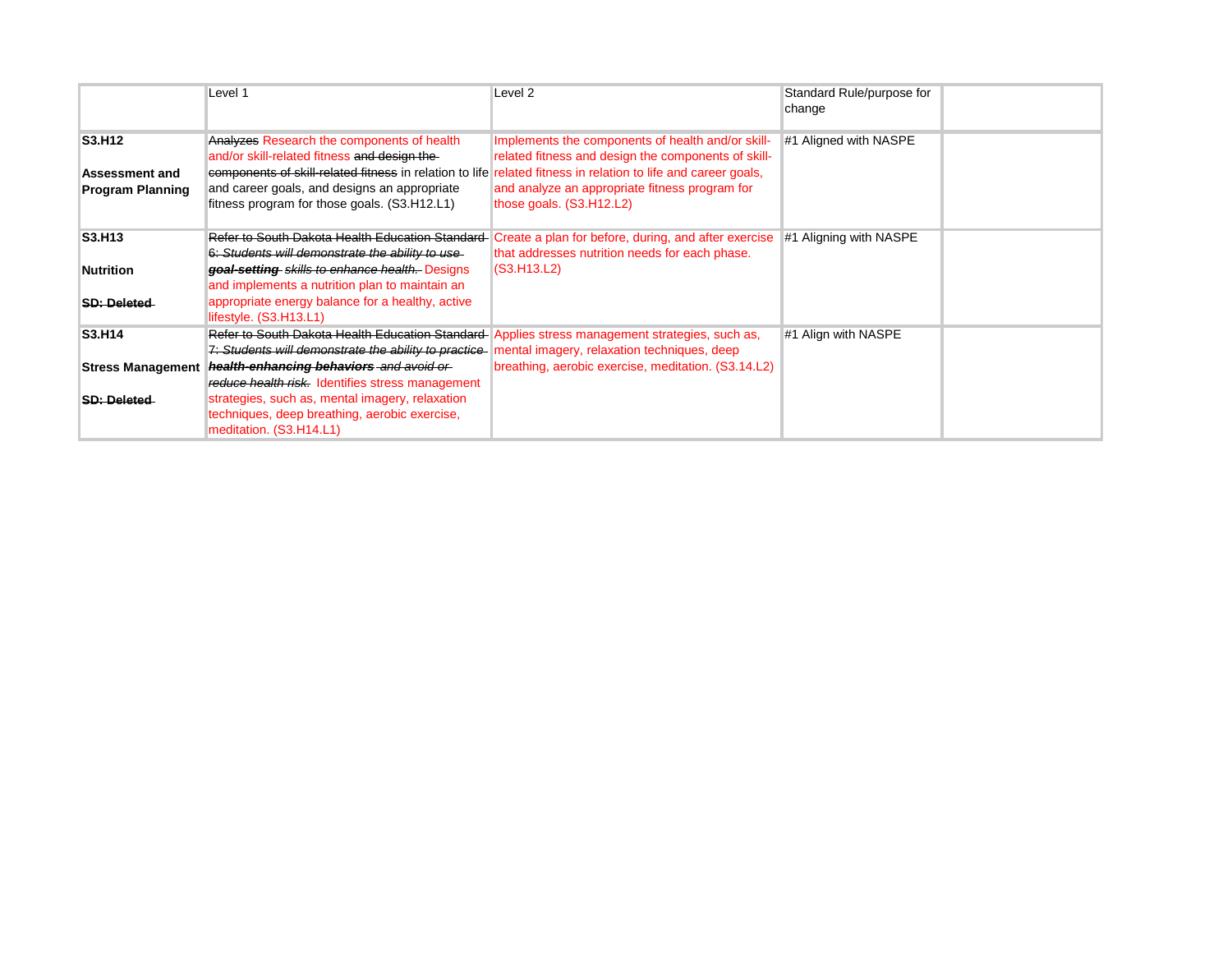|                                                                                                                                                                 | Level 1                                                                                                                                                                                                                                                                                              | Level <sub>2</sub>                                                                                                                                                                                                                                                                                | Standard Rule/purpose for<br>change                                                           |  |
|-----------------------------------------------------------------------------------------------------------------------------------------------------------------|------------------------------------------------------------------------------------------------------------------------------------------------------------------------------------------------------------------------------------------------------------------------------------------------------|---------------------------------------------------------------------------------------------------------------------------------------------------------------------------------------------------------------------------------------------------------------------------------------------------|-----------------------------------------------------------------------------------------------|--|
| Standard 4: The physically literate individual exhibits responsible personal, and social, and emotional behavior that respects self, others and<br>environment. |                                                                                                                                                                                                                                                                                                      |                                                                                                                                                                                                                                                                                                   |                                                                                               |  |
| <b>S4.H1</b><br>Personal<br><b>Responsibility</b>                                                                                                               | Applies Demonstrates effective self-management<br>skills to analyze barriers and modify physical-<br>activity patterns appropriately as needed-<br>participate properly in activities in groups including (S4.H1.L2)<br>various personalities, skill levels, and diverse<br>populations . (S4.H1.L1) | Accepts differences between personal<br>characteristics, idealized body images, and elite<br>performance levels portrayed in various media.                                                                                                                                                       | #3 clarifying language                                                                        |  |
| <b>S4.H2</b><br><b>Rules and Etiquette</b>                                                                                                                      | Exhibits proper etiquette, respect for others, and-<br>teamwork, and fundamentals of good<br>sportsmanship while engaging in physical activity.<br>(S4.H2.L1a)                                                                                                                                       | Examines moral and ethical conduct in specific<br>competitive situations (e.g., such as, intentional<br>fouls, sportsmanship, performance-enhancing<br>substances, gambling, current events in sport).<br>(S4.H2.L2)                                                                              | #3 clarification of language                                                                  |  |
|                                                                                                                                                                 | Exhibits the fundamentals of good sportsmanship.<br>(S4.H2.L1b)                                                                                                                                                                                                                                      |                                                                                                                                                                                                                                                                                                   |                                                                                               |  |
| S4.H3<br><b>Working With</b><br><b>Others</b>                                                                                                                   | Uses communication skills and strategies that<br>promote team or group dynamics. (S4.H3.L1)                                                                                                                                                                                                          | Assumes a leadership role (e.g., such as: task or-<br>group leader, referee, coach) in a physical activity<br>setting. (S4.H3.L2)                                                                                                                                                                 | #3 clarifying language                                                                        |  |
| <b>S4.H4</b><br><b>Working With</b><br><b>Others</b>                                                                                                            | Solves problems and thinks critically in physical<br>activity settings, both as an individual and in<br>groups. $(S4.H4.L1)$                                                                                                                                                                         | Accepts others' ideas, cultural diversity and body<br>types by engaging in cooperative and collaborative<br>movement projects. (S4.H4.L2)                                                                                                                                                         |                                                                                               |  |
| <b>S4.H5</b><br><b>Safety</b>                                                                                                                                   | Applies Identify best practices for participating<br>safely in physical activity. (e.g., such as, injury<br>prevention, proper alignment, hydration, use of<br>equipment, implementation of rules, sun<br>protection). (S4.H5.L1)                                                                    | If the outcome was not achieved in Level 1, it-<br>should be a focus in Level 2. Applies best<br>practices for participating safely in physical activity,<br>such as, injury prevention, proper alignment,<br>hydration, use of equipment, implementation of<br>rules, sun protection. (S4.H5.L2) | #1 adds key knowledge and<br>skills students should<br>demonstrate by the end of<br>the year. |  |